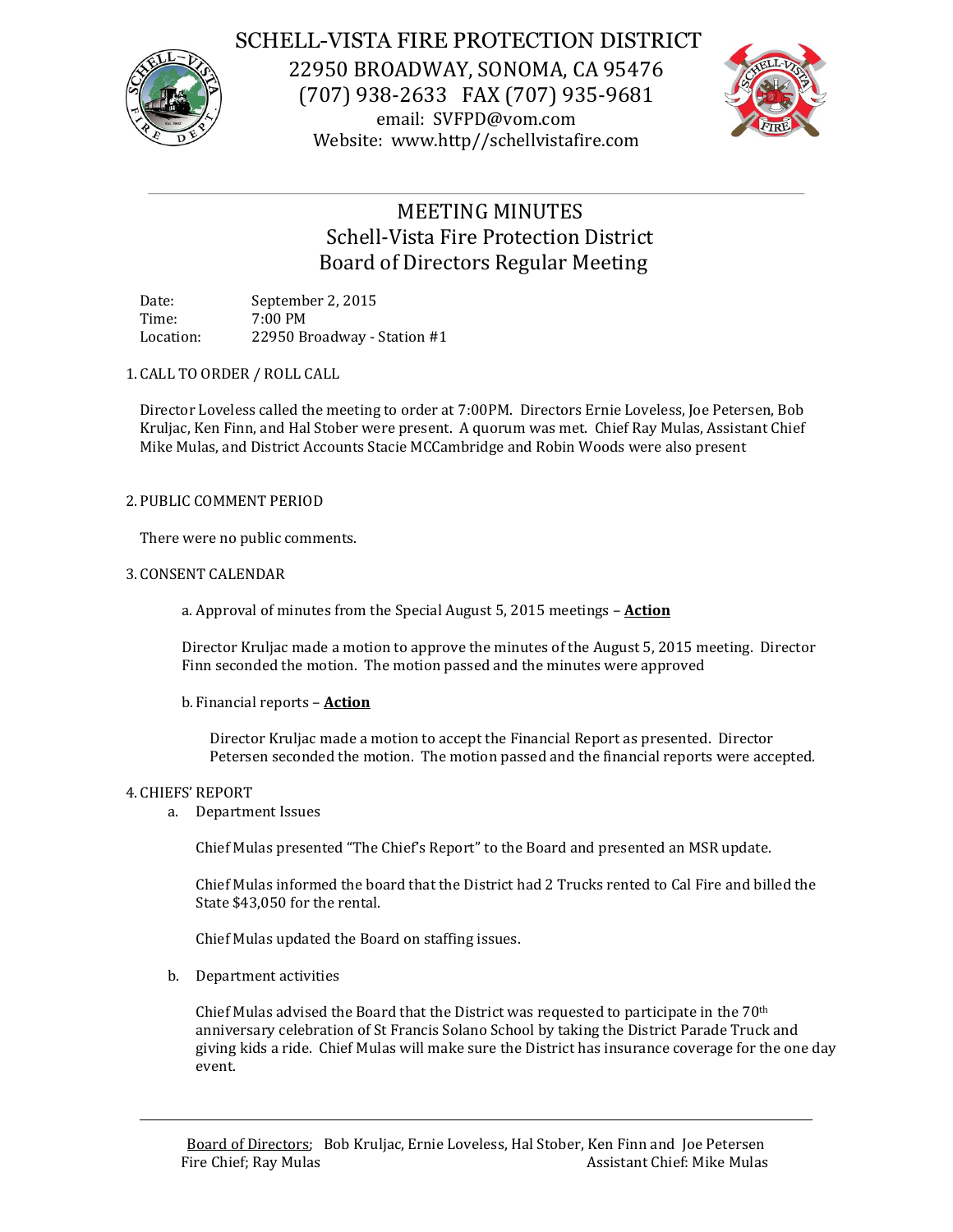### 5.OLD BUSINESS

a. Facilities Committee (Petersen)

Director Petersen presented a report on the bids to asphalt Station 1. He made the recommendation to accept the bid with Stripe 'N Seal, Inc., of \$7,028. Director Kruljac will do a "walk through" with Stripe 'N Seal to make sure all required work is covered in the bid. Director Stober made the motion to accept the Stripe 'N Seal Bid once final walk through with Director Kruljac. Director Finn seconded the motion. The motion passed unanimously.

Director Petersen advised that he will be getting bids for painting of the training doors in the tower to present at a future meeting.

b. Budget Committee (Kruljac)

Director Kruljac advised that it was too early in the year to discuss the Budget in depth.

He advised that he reviewed the Taussig report and classifications of properties in the district for Bond measures, and all was good.

Assistant Chief Mulas advised the Board that the District received a Grant through Cal Fire to spit the cost of Wild Land Gear for the District and that a Resolution needs to be passed. Assistant Chief Mulas presented Resolution Number 2015-9-1, *Approving the Department of Forestry and Fire Protection Agreement #7FG15105.* Director Loveless made the motion to Accept Resolution 2015-9-1. Director Kruljac seconded the motion and the resolution passes with 5 Ayes, 0 Nays and 0 Absent.

c. Legislative Committee (Stober)

Director Stober had nothing to report at this time.

d. Outreach Committee (Finn)

Director Finn presented a letter thanking Captain Todeschini and Firefighter Joe Gilmore and the SVFPD Explores for their help with the Annual Chicken BBQ for their signatures.

e. Policy and Procedure Committee (Loveless)

Director Loveless advised the Board that the committee will be meeting tomorrow to review/work on the policy and procedure manuals.

f. SCFDA Proposal update (Loveless)

Director Loveless advised the Board that there hasn't been much activity on this and that the committee is still trying to get this on the Board of Directors' agenda.

g. SCERA Retirement Application (Loveless)

Director Loveless updated the board on the application progress with Calpers and the County. He is also looking into other options

#### 6.NEW BUSINESS

a. Vehicle Replacement Schedule (Finn)

Director Finn met with Captain Garner and Jim Galli and drafted a preliminary Vehicle Replacement Plan/Policy which he presented to the Board. It is a work in progress and will be discussed further at the next Board meeting.